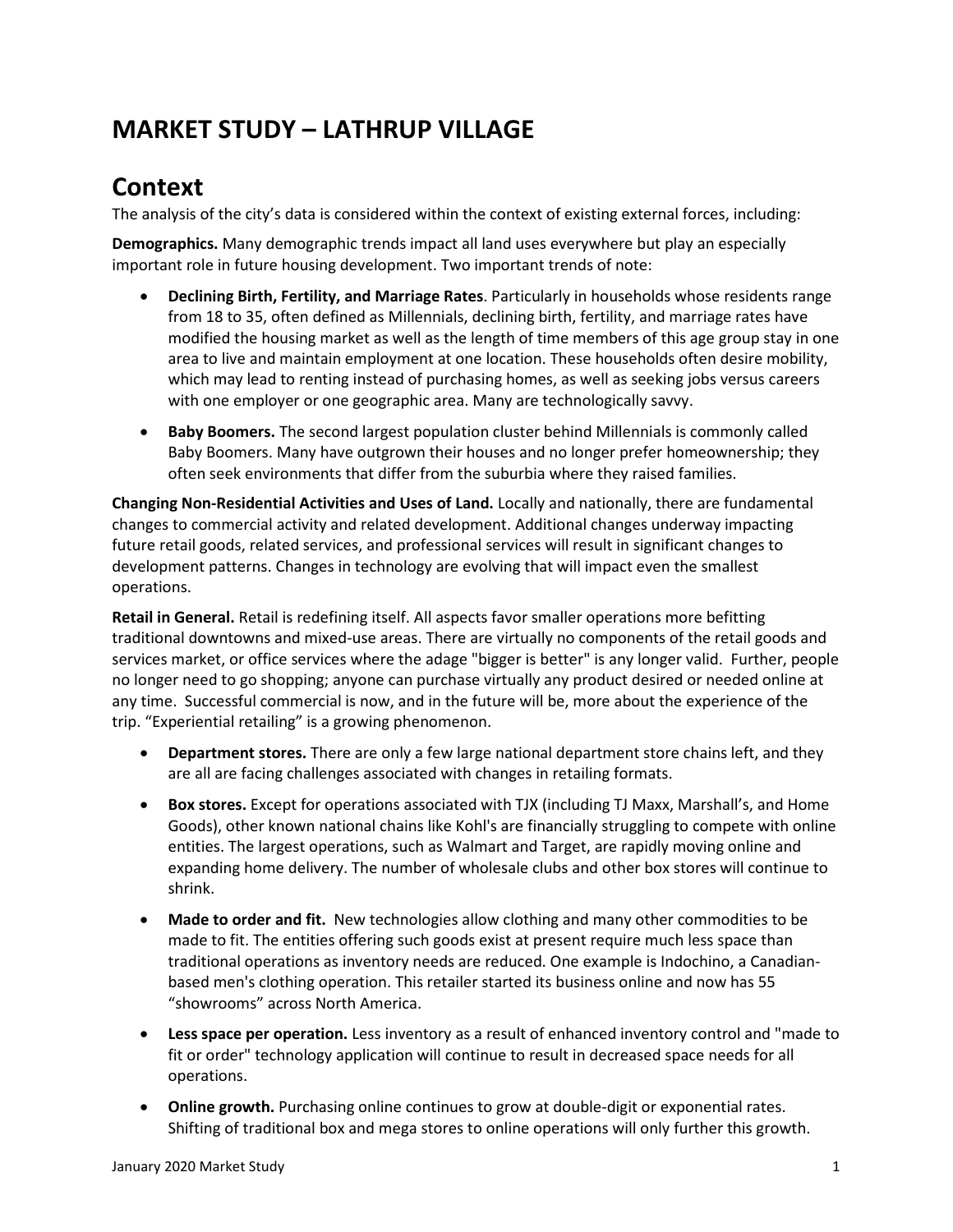• **Home delivery.** Home delivery is growing rapidly, whether for prepared foods, groceries, or other merchandise. Regional and national grocers including Meijer, Kroger, and Whole Foods are expanding their home delivery capabilities in the Detroit Metropolitan Area. The introduction of new technology for deliveries will further facilitate the growth of these services. New trends in home design, particularly in multi-family housing units now include areas designed explicitly to accommodate and hold deliveries.

**Offices.** Nationwide trends are impacting office space demand.

- **Professional offices in traditional multi-tenant spaces**. Less space per employee is the trend in offices. Open spaces to foster comfort and collaboration is also diminishing space needs in buildings, increasing internal net space.
- **Home office activity.** The home office is not yet the majority but is the most rapidly growing office "space" market. The market growth is a result of both a growing number of employees able to work from the home part or full-time and home-based business activity. This erodes the need for traditional office space. The space trends are favored by individuals in their 20s and 30s, large technology driven entities as well as professional services.
- **Medical services**. It is unlikely that future medical space growth will impact land use as significantly as in the past. Transitions will likely include the following:
	- o The diminished number of independent practitioners.
	- o The focus from treatment to wellness.
	- $\circ$  Growth in services likely through virtual activity and reaching out to employers, schools, etc., to deliver services in work, education, and other such environments.
	- $\circ$  Manufacturing. For the past six years, manufacturing has been returning to the U.S. The cost of labor has been and will continue to be minimized as a cost of production. New processes, such as 3D printing and new materials, will result in production in smaller spaces that do not require anything other than electricity and can complement existing or create new viable commercial, residential, and mixed clusters.

**Manufacturing.** For the past six years, manufacturing has been returning to the U.S. The cost of labor has been and will continue to be minimized as a cost of production. New processes, such as 3D printing and new materials, will result in production in smaller spaces that do not require anything other than electricity and can complement existing or create new viable commercial, residential, and mixed clusters.

**Changing desires and attitudes.** The market is changing in many ways as a result of changes in household demographics noted previously as well as desires of the population.

- **New housing options sought.** Baby Boomers are seeking different housing options, shopping experiences, and living environments than those associated with past generations of seniors.
- **Recreation and entertainment.** Both Baby Boomers and the Millennials are seeking, and participating in, passive and other recreational activities and new forms of entertainment. Interactive activities and technology-driven entertainment are increasingly desired.
- **Health and wellness.** As a result of fewer individuals having children at early stages of life, the large number of Baby Boomers past child-rearing age, and increased wellness consciousness, the desire for walkable environments in which to live has grown and will continue to be a desirable lifestyle in the future.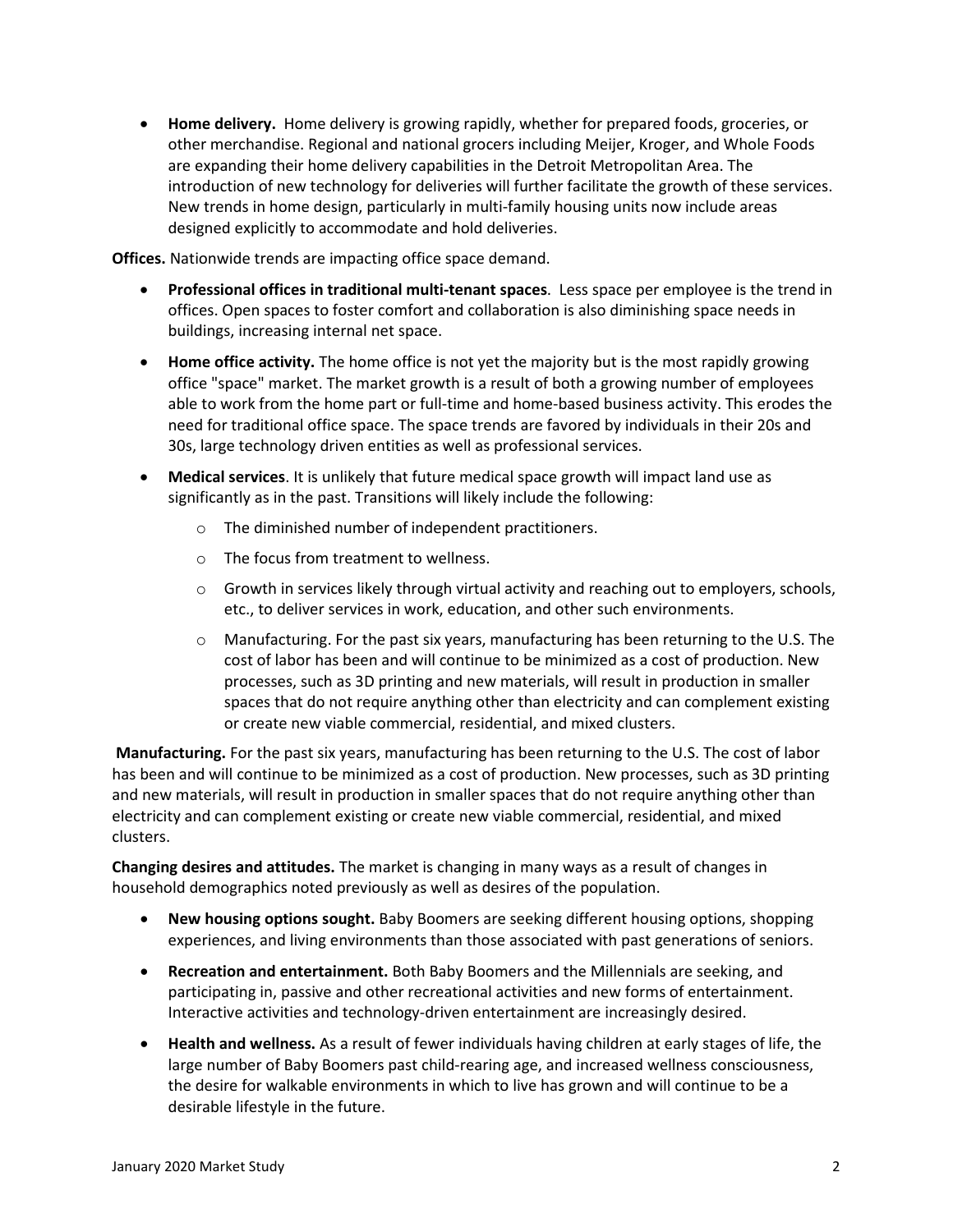• **Jobs versus careers.** The young adult population relocates and shifts employment at a faster pace than any previous generation.

# **ROOFTOP/HOUSING UNIT TRENDS**

**Oakland County.** From 2004 through 2018, the annual number of total new housing units permitted in Oakland County ranged from a low of 456 in 2009 to a high of 6,365 in 2004, with the latter being before the technical advent of the Great Recession (2008-9). From 2004 through 2018, a low of 11 multi-family units in 2011 to a high of 1,348 units multi-family units were permitted. While not achieving peak numbers, more than 1,000 multi-family units were permitted in 2016.

|                                                                    | Table 1 - Oakland County Residential Building Permits 2004 through 2018* |       |       |       |       |       |       |       |       |          |      |       |       |       |       |
|--------------------------------------------------------------------|--------------------------------------------------------------------------|-------|-------|-------|-------|-------|-------|-------|-------|----------|------|-------|-------|-------|-------|
| Year                                                               | 2018                                                                     | 2017  | 2016  | 2015  | 2014  | 2013  | 2012  | 2011  | 2010  | 2009     | 2008 | 2007  | 2006  | 2005  | 2004  |
| <b>Total Units</b>                                                 | 2,642                                                                    | 3,707 | 3,196 | 2,645 | 2,458 | 2,705 | 1,901 | 1,277 | 1,230 | 456      | 801  | 1,218 | 2,462 | 4,638 | 6,365 |
| Units in<br>Single-<br>Family<br><b>Structures</b>                 | 2,482                                                                    | 2,744 | 2,143 | 2,180 | 2,114 | 2,296 | 1,880 | 1,266 | 959   | 443      | 667  | 1,135 | 1,984 | 4,050 | 5,017 |
| Units in All<br>Multi-<br>Family<br><b>Structures</b>              | 160                                                                      | 963   | 1,053 | 465   | 344   | 409   | 21    | 11    | 271   | 13       | 134  | 83    | 478   | 588   | 1,348 |
| Units in 2-<br>unit Multi-<br>Family<br><b>Structures</b>          | 16                                                                       | 4     | 60    | 58    | 16    | 14    | 6     | 0     | 4     | 0        | 2    | 12    | 58    | 26    | 40    |
| Units in 3-<br>and 4-unit<br>Multi-<br>Family<br><b>Structures</b> | 71                                                                       | 105   | 49    | 44    | 49    | 60    | 15    | 11    | 26    | 13       | 15   | 22    | 46    | 39    | 129   |
| Units in 5+<br>Unit Multi-<br>Family<br>Structures                 | 73                                                                       | 854   | 944   | 363   | 279   | 335   | 0     | 0     | 241   | $\Omega$ | 117  | 49    | 374   | 523   | 1,179 |

\*Developed by The Chesapeake Group, Inc. 2019. Based on the information furnished by jurisdictions to HUD.

Data shows that 2009 was the low point for permitting. When comparing numbers before this point and after, data shows that the yearly average single-family and non-single-family housing units permitted increased since 2011, the technical end of the Great Recession (2014), when compared to earlier years.

| Table 2 - Totals and Average Annual Estimates for Housing Permits for Oakland County* |                    |                     |                         |  |
|---------------------------------------------------------------------------------------|--------------------|---------------------|-------------------------|--|
|                                                                                       | <b>Total Units</b> | <b>Total Single</b> | <b>Total Non-single</b> |  |
| 2011 thru 2018                                                                        | 20,531             | 17,105              | 3,426                   |  |
| Average per year                                                                      | 2,566              | 2,138               | 428                     |  |
| 2004 thru 2010                                                                        | 17,170             | 14,255              | 2,915                   |  |
| Average per year                                                                      | 2,453              | 1,751               | 416                     |  |

\*Developed by The Chesapeake Group, Inc. 2019. Based on the information furnished by jurisdictions to HUD.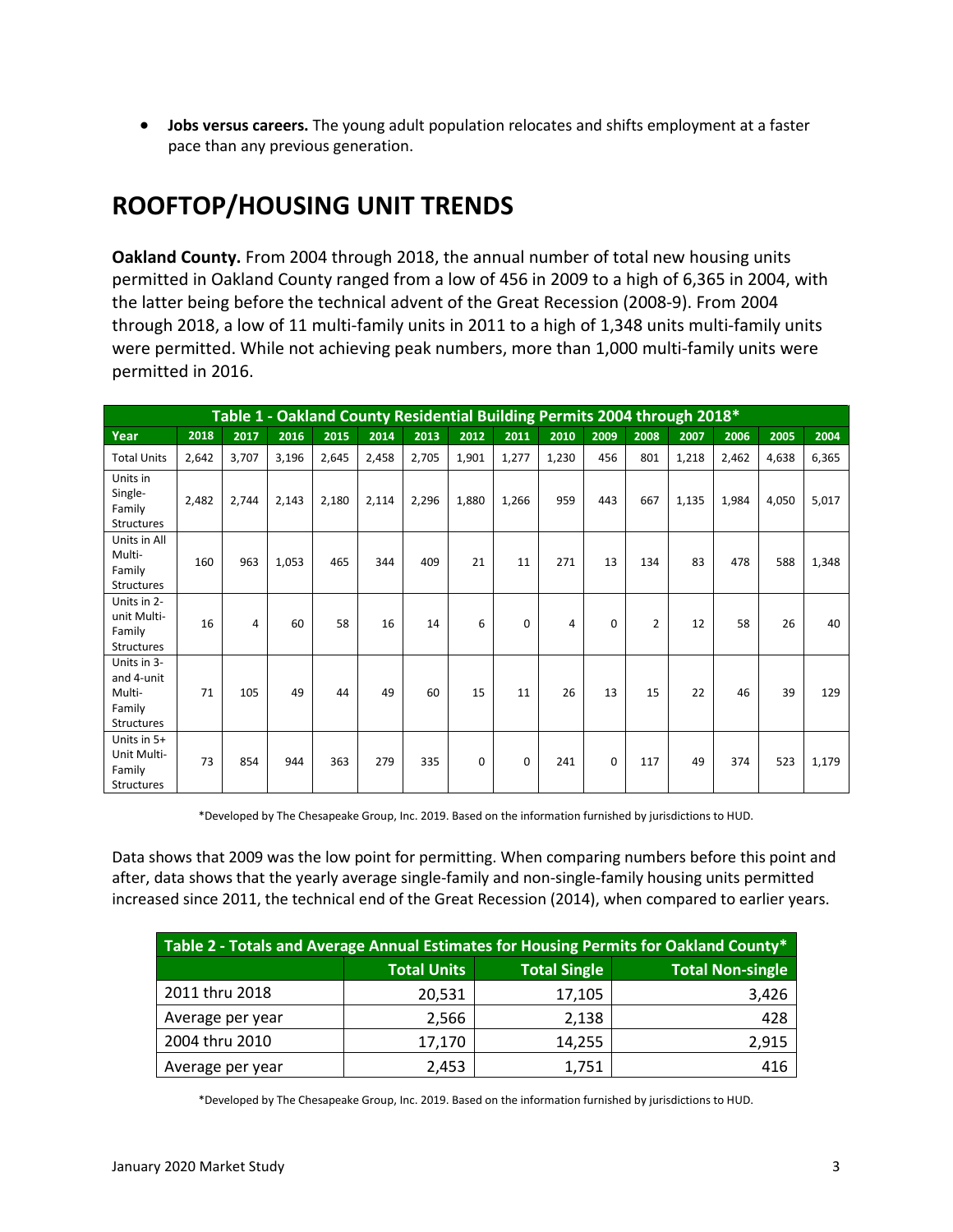Since the technical end of the Great Recession, Lathrup Village officially recorded no new housing units permitted through 2018.

## **PROPERTY TRENDS IN ZIP CODE 48076**

Zip code 48076 encompasses Lathrup Village as well as sections of neighboring Southfield.

Typically, the average sale price per square foot for homes in Lathrup Village is above that in Southfield sections of the zip code, indicating market strength.

| Table 3 - Sales by Number of Bedrooms* |                            |                        |                    |                   |  |  |
|----------------------------------------|----------------------------|------------------------|--------------------|-------------------|--|--|
|                                        | <b>Square Feet Lathrup</b> | $$$ /Sq Ft             | <b>Square Feet</b> | $$$ /Sq Ft        |  |  |
| # of Bedrooms                          | <b>Village</b>             | <b>Lathrup Village</b> | <b>Southfield</b>  | <b>Southfield</b> |  |  |
| All                                    | 1,819                      | \$125                  | 1,580              | \$122             |  |  |
|                                        | 1,299                      | \$131                  | 891                | \$112             |  |  |
|                                        | 1,602                      | \$131                  | 1,306              | \$123             |  |  |
| 4                                      | 2,232                      | \$114                  | 2,083              | \$125             |  |  |
|                                        | 2,213                      | \$121                  | 2,185              | \$103             |  |  |

\*Developed by The Chesapeake Group, Inc. 2019.

As compared to detached homes noted above, the per square foot condominium sale prices in the zip code are generally lower than that for single-family homes, with an average of \$94 per square foot.

As would be anticipated, rental rates in the area vary by the number of bedrooms for units. The average rental rate is \$1,323, or \$1.15 per square foot, with an average square footage of 1,150 square feet per rental unit.

| Table 4 - Rentals by Number of Bedrooms in Zip Code* |                    |                   |  |  |
|------------------------------------------------------|--------------------|-------------------|--|--|
| # of Bedrooms                                        | <b>Square Feet</b> | <b>Rent/Month</b> |  |  |
|                                                      | 826                | \$1,111           |  |  |
|                                                      | 1.287              | \$1,395           |  |  |
|                                                      | 1,600              | \$1,499           |  |  |

\*Developed by The Chesapeake Group, Inc. 2019.

Examples of apartments reviewed follow.

West Oaks Cambridge Square Keswick Manor 42 West Colony Park Arbor Lofts Knob in the Woods Corner Place Cambridge Center

Spring Haven The Kensington at Beverly Hills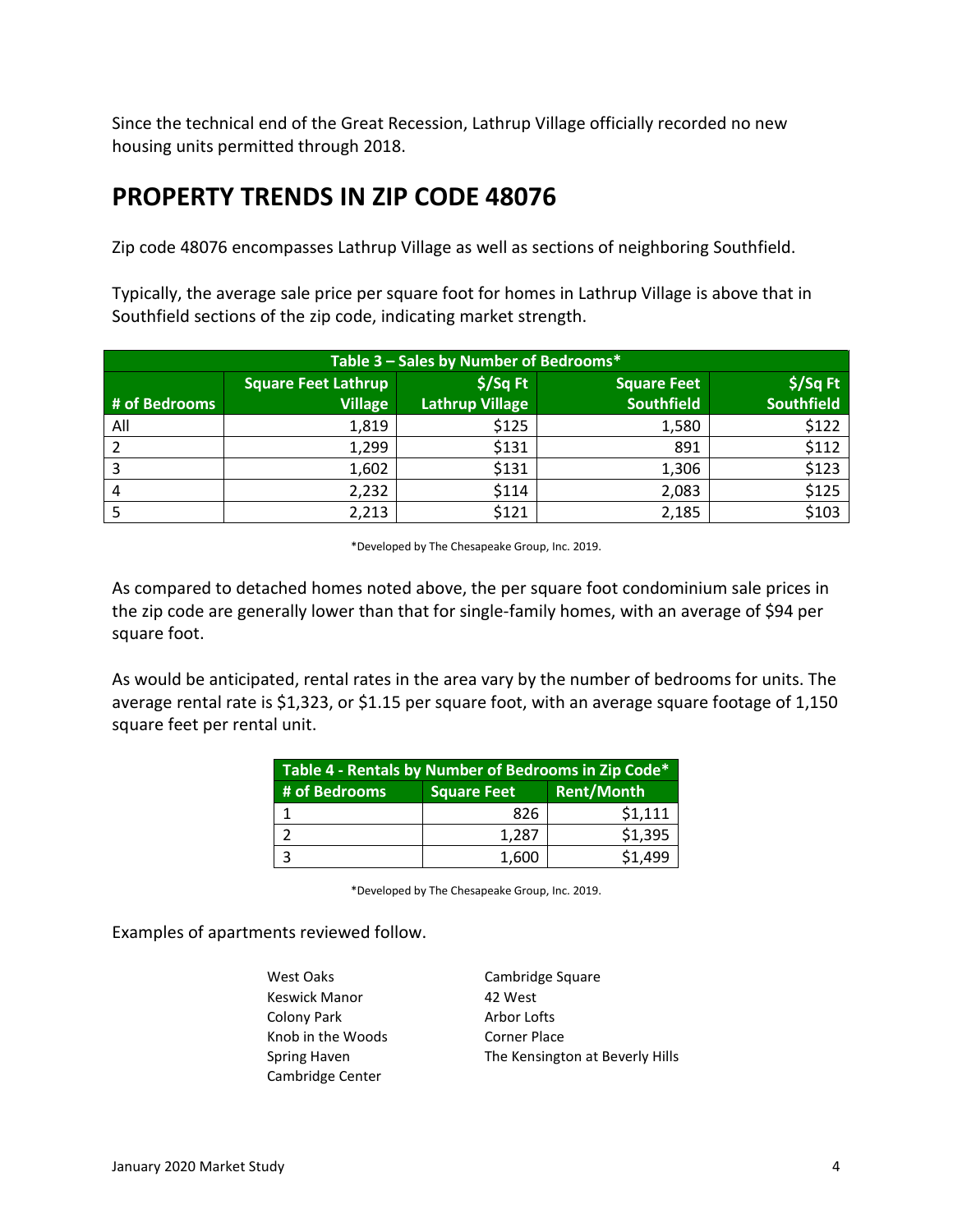Senior apartments included in the review follow.

Solaire Senior Living Meadowcrest Senior Apts The Park at Trowbridge Cambridge Towers Highland Towers Bowin Place

Based on interviews with representatives of the community and the real estate industry, some new retail operations, including food services, have opened in Lathrup Village over the past few years. Furthermore, certain property owners have filled formerly vacant spaces with retail, personal service, and professional service operations.

# **SURVEY OF RESIDENTS**

The following are characteristics of the households that responded to the online survey.

- Ninety-eight percent of the sample resides in zip code 48076.
- The average number of people employed per household is 0.99.
- Thirty-nine percent of households have someone employed part-time.
- The range of primary income earners is 25 to 75 years of age or older. However, about one-half of the sample is 55 years of age or older, with the majority of these residing in Lathrup Village rather than Southfield.

| Table 5 - Age of the Primary Income Earner* |         |  |
|---------------------------------------------|---------|--|
| <b>Age Cluster</b>                          | Percent |  |
| 25 to 34                                    | 10%     |  |
| 35 to 44                                    | 8%      |  |
| 45 to 54                                    | 34%     |  |
| 55 to 64                                    | 26%     |  |
| 65 to 74                                    | 16%     |  |
| 75 or over                                  | 6%      |  |

\*Developed by The Chesapeake Group, Inc. 2019.

The following information is essential for the forecasting of demand for housing, retail, and other economic components.

### **GENERAL COMMERCIAL**

- Typical households spend \$122 per week on average on groceries and related products.
- The three primary areas for grocery shopping, which is a surrogate for convenience shopping in general, are Southfield at Twelve Mile and Evergreen and Royal Oak.
- Most households purchase groceries at Kroger, Aldi, Market Fresh, Meijer, and Trader Joes.
- Less than one-third of the households have members that purchase grocery items at non-supermarket, non-box operations, like independent bakeries, farmers' markets, and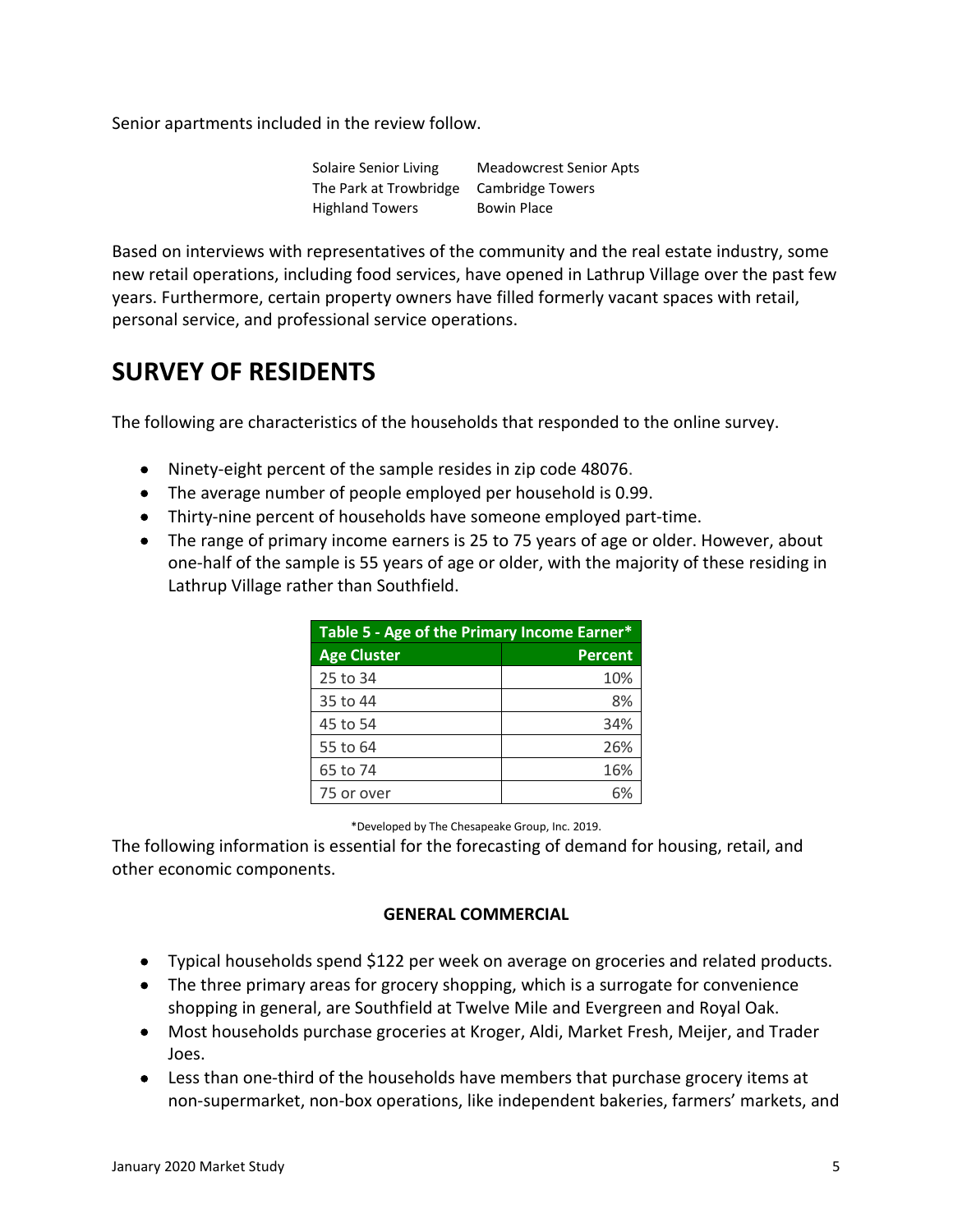health food stores, at least twice per month. Many of the products purchased are available throughout the entire year.

• Online purchases are significant and symbolize the exportation of dollars from the community. About one-half of the households purchase merchandise online at least once per week. Nearly two-thirds (65%) of the homes have someone that buys merchandise online at least twice per month, indicating further exportation of dollars.

| Table 6 – Products Purchased from Non-box, Non-supermarket Operations* |                |  |
|------------------------------------------------------------------------|----------------|--|
| <b>Product</b>                                                         | <b>Percent</b> |  |
| Fresh produce in season                                                | 72%            |  |
| Fresh fruit in season                                                  | 62%            |  |
| Fresh or smoked fish                                                   | 23%            |  |
| <b>Breads</b>                                                          | 35%            |  |
| Other baked goods                                                      | 34%            |  |
| Meats                                                                  | 22%            |  |
| Other                                                                  | 8%             |  |

\*Developed by The Chesapeake Group, Inc., 2019.

- Large proportions of households (at least 64%) have one or more members purchasing either or both lunch and dinner outside of the home at food preparation establishments at least once per week.
- A substantial number of households have at least one person who eats lunch outside the home at least once per week. (This implies there is a lunch trade market from residents of the area as well as potential employees and others who live outside the area).

| Table 7 - Frequency of Lunch and Dinner Trips Outside Home* |              |               |  |
|-------------------------------------------------------------|--------------|---------------|--|
| Frequency                                                   | <b>Lunch</b> | <b>Dinner</b> |  |
| A few times/week                                            | 41%          | 25%           |  |
| About once/week                                             | 23%          | 43%           |  |
| About twice/month                                           | 12%          | 20%           |  |
| Once/ month                                                 | 12%          | 4%            |  |
| 4 to 9 times/year                                           | 8%           | 5%            |  |
| Once or twice/year                                          | 4%           | 1%            |  |
| Less often than once/year                                   | 0%           | 2%            |  |

\*Developed by The Chesapeake Group, Inc. 2019.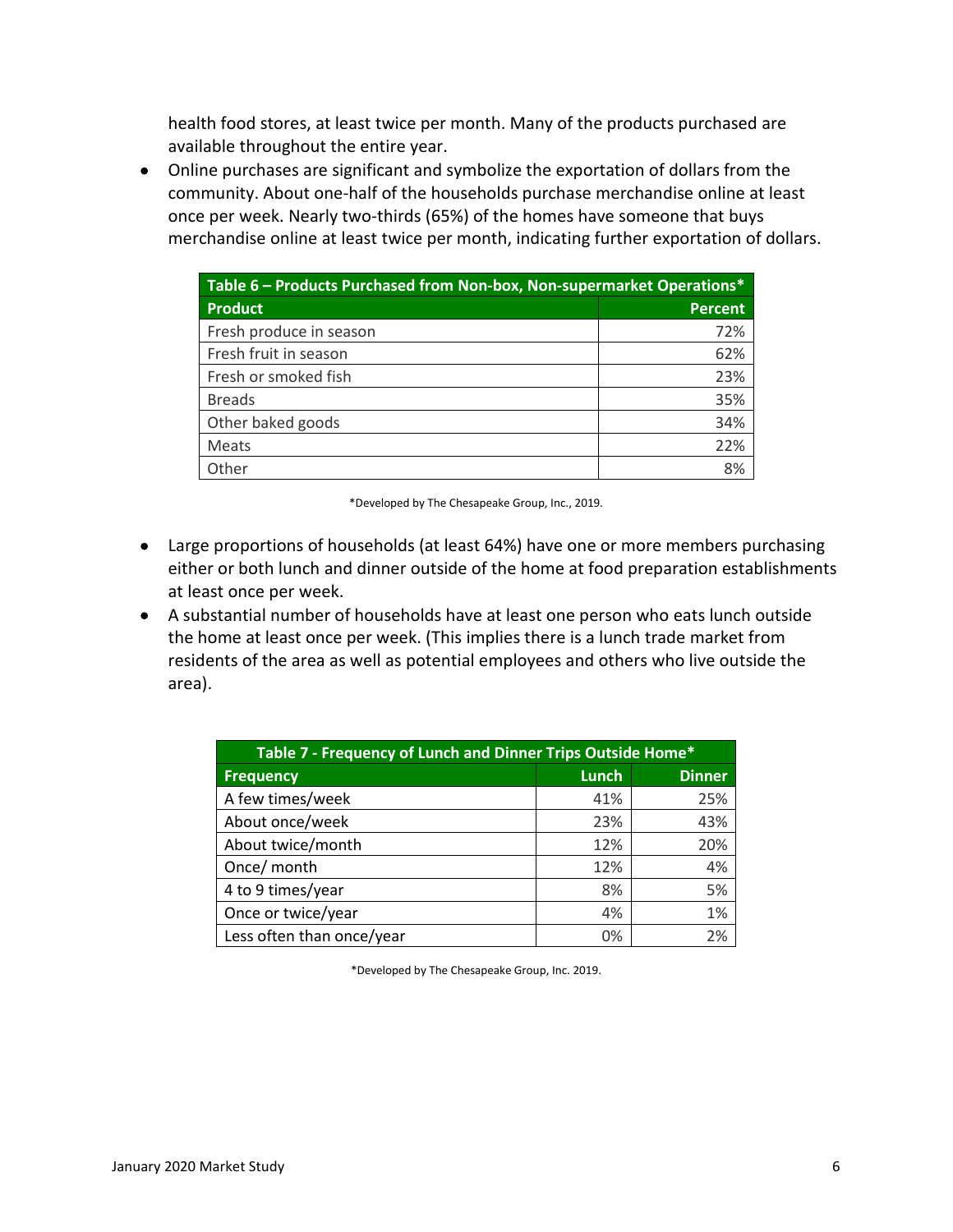• The preferred foodservice establishment for lunch and dinner is "local non-chain fullservice restaurants."

| Table 8- Type of Operation Preferred for Lunch and Dinner* |       |               |  |  |
|------------------------------------------------------------|-------|---------------|--|--|
| <b>Type of Food Establishment</b>                          | Lunch | <b>Dinner</b> |  |  |
| A national or regional chain full-service restaurant       | 21%   | 23%           |  |  |
| A local non-chain full-service restaurant                  | 53%   | 62%           |  |  |
| Fast food operation                                        | 10%   | 5%            |  |  |
| All you can eat buffet                                     | 7%    | 1%            |  |  |
| Other                                                      | 10%   | 9%            |  |  |

\*Developed by The Chesapeake Group, Inc. 2019.

• Lathrup Village is not identified as a location frequented for dinner.

#### **ENTERTAINMENT HIGHLIGHTS**

• Many residents either participate in or enjoy recreation and attending arts and cultural activities. Residents enjoy the following activities outside of their homes.

| Table 9 – Activities in Which Residents Enjoy or Perform Outside the Home* |                |  |  |
|----------------------------------------------------------------------------|----------------|--|--|
| <b>Activity</b>                                                            | <b>Percent</b> |  |  |
| <b>Outside of Home Activity</b>                                            | Percent        |  |  |
| Regularly scheduled exercises                                              | 55%            |  |  |
| Playing music                                                              | 45%            |  |  |
| Dance                                                                      | 39%            |  |  |
| Photography                                                                | 27%            |  |  |
| Any other arts and crafts of any type                                      | 25%            |  |  |
| Peer book club or discussions on other topics                              |                |  |  |
| Other performing arts                                                      | 17%            |  |  |
| <b>Adult education classes</b>                                             | 17%            |  |  |
| Painting                                                                   | 16%            |  |  |
| Writing, production, acting, or other involvement in live theater          | 15%            |  |  |
| Readings or poetry                                                         | 11%            |  |  |
| Technology-driven activity such as 3D printing                             | 9%             |  |  |
| Computer training                                                          |                |  |  |
| Film production                                                            |                |  |  |
| Pottery production                                                         | 3%             |  |  |

\*Developed by The Chesapeake Group, Inc., 2019.

• About six in ten seek entertainment outside the home with a frequency of at least once/month.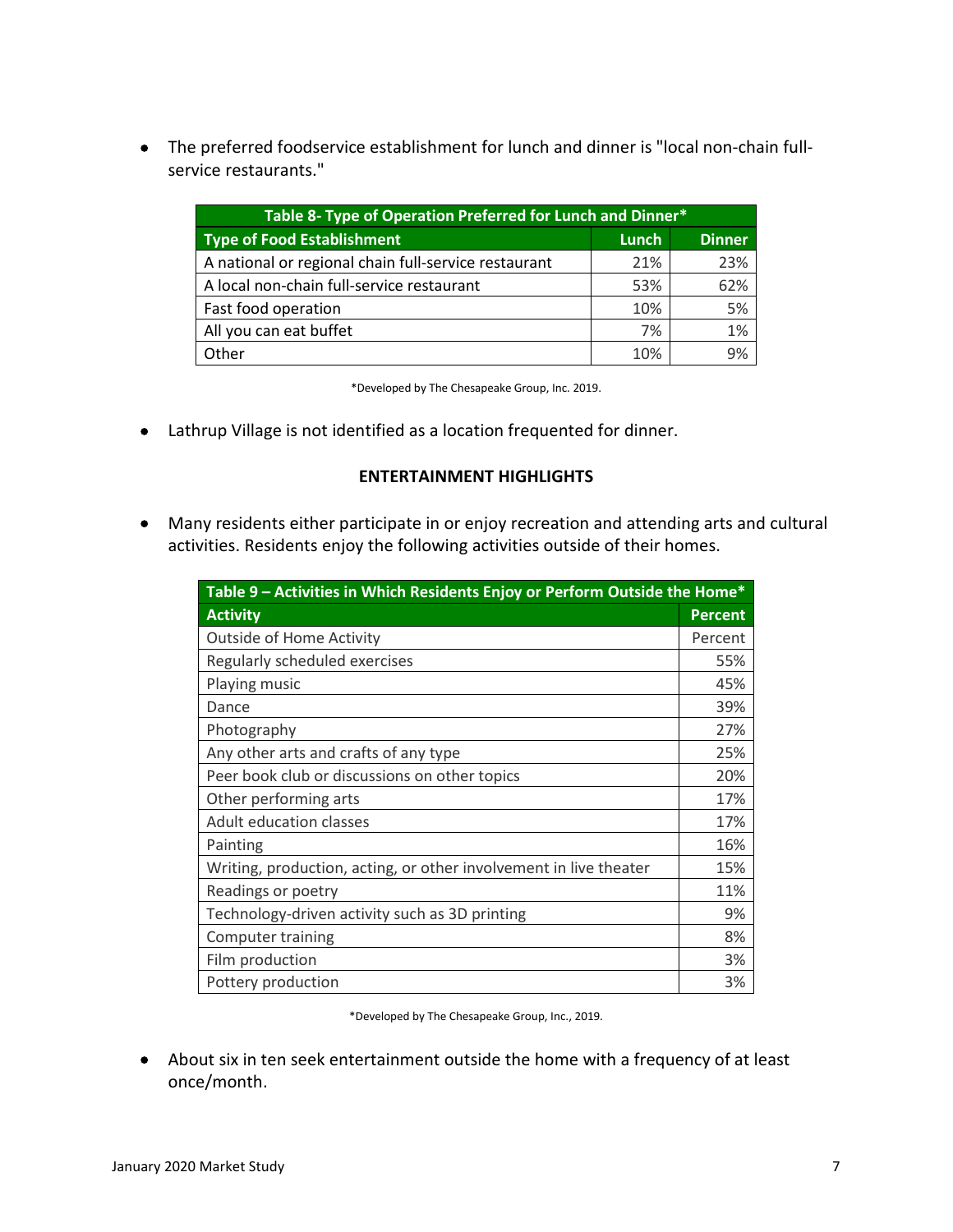| Table 10 - Frequency Entertainment Activity Sought* |         |  |  |
|-----------------------------------------------------|---------|--|--|
| <b>Frequency</b>                                    | Percent |  |  |
| A few times/week                                    | 9%      |  |  |
| About once/week                                     | 13%     |  |  |
| About twice/month                                   | 23%     |  |  |
| Once/ month                                         | 14%     |  |  |
| 4 to 9 times/year                                   | 18%     |  |  |
| Once or twice/year                                  | 8%      |  |  |
| Less often than once/year                           | 18%     |  |  |

#### **HOUSING**

- Ninety-six percent of the households own the home in which they live in the Lathrup Village area.
- Ninety-nine percent live in Michigan full-time, with ninety-five percent living there eleven or more months in a year.
- Ninety-five percent reside in single-family homes.
- Eighty-six percent of the homes have at least three-bedrooms.
- Seventy-five percent have rooms or areas dedicated to work, crafts, or other activities.
- The average square footage of homes is 1,900.
- Almost one-half (47%) of all households have lived in their current home in the Lathrup Village area for 10 or more years.
- The average monthly rent or mortgage payments are \$875, including those with no monthly mortgage or rent payments.
- The average monthly rent or mortgage payments are \$1,400, excluding those with no monthly rent or mortgage payments. About four in ten households have no monthly payments reflecting tenure, living with other relatives, and different situations.

| Table 11 - Monthly Rent or Mortgage Payment* |                |  |  |
|----------------------------------------------|----------------|--|--|
| <b>Monthly Payment</b>                       | <b>Percent</b> |  |  |
| None                                         | 38%            |  |  |
| Less than \$750/month                        | 4%             |  |  |
| \$750 to \$999/month                         | 5%             |  |  |
| \$1,000 to \$1,249/month                     | 14%            |  |  |
| \$1,250 to \$1,499/month                     | 14%            |  |  |
| \$1,500 to \$1,749/month                     | 16%            |  |  |
| \$1,750 to \$1,999/month                     | 4%             |  |  |
| \$2,000 to \$2,499/month                     | 5%             |  |  |

\*Developed by The Chesapeake Group, Inc., 2019.

• About one-half of all households say they may be or are likely to move from their current home in the next five years.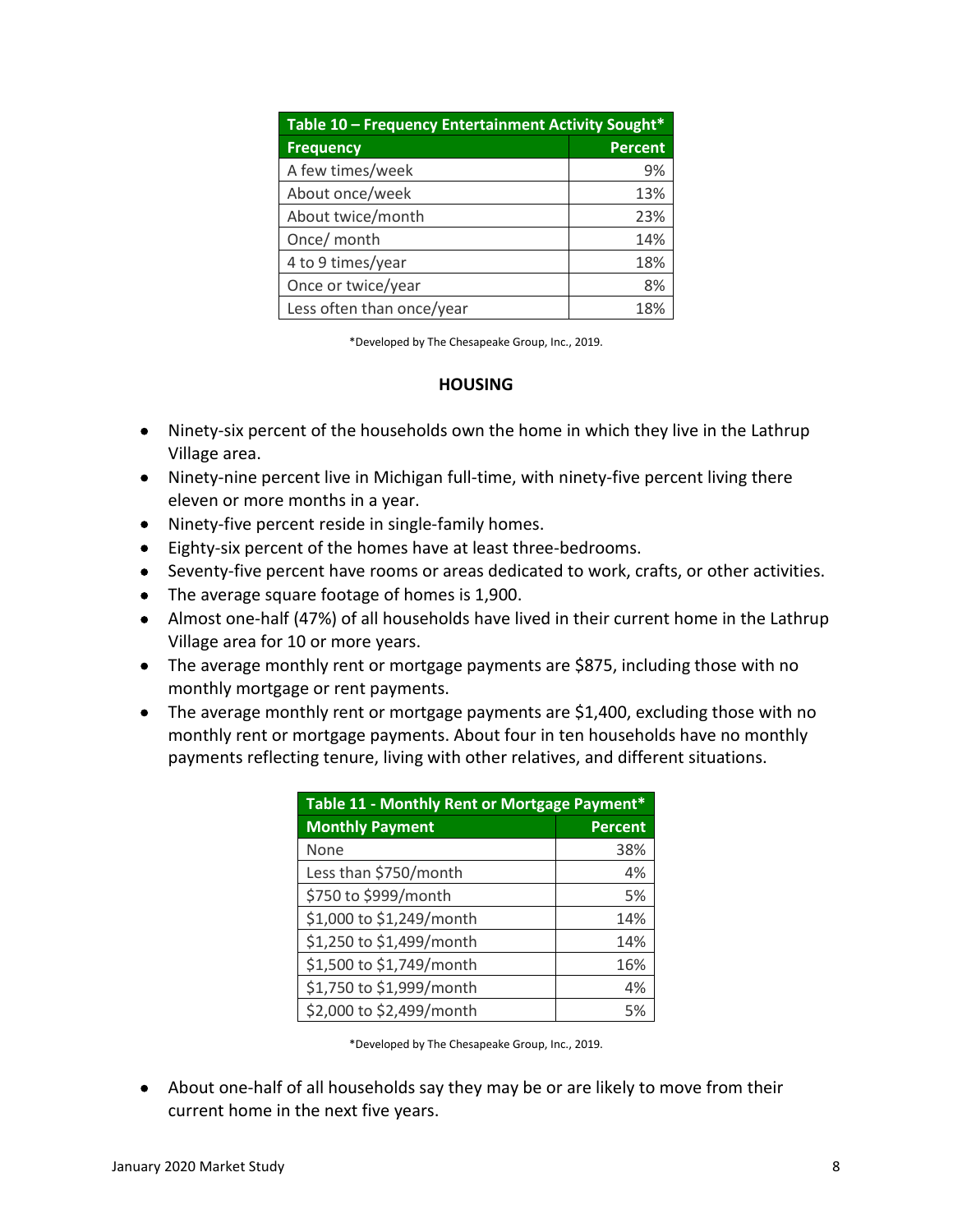| Table 12 - Likely to Move in Next Five years* |                |  |
|-----------------------------------------------|----------------|--|
| <b>Likely to Move</b>                         | <b>Percent</b> |  |
| Yes                                           | 22%            |  |
| No                                            | 50%            |  |
| Maybe                                         | 28%            |  |

|  |  | *Developed by The Chesapeake Group, Inc., 2019. |  |  |  |
|--|--|-------------------------------------------------|--|--|--|
|--|--|-------------------------------------------------|--|--|--|

• For those that may or are likely to move, the majority will seek the same size or smaller units than that which they currently occupy.

| Table 13 - Likely Size of Future Housing Unit*   |     |  |  |
|--------------------------------------------------|-----|--|--|
| <b>Size of the Future Unit</b><br><b>Percent</b> |     |  |  |
| Larger                                           | 12% |  |  |
| Smaller                                          | 37% |  |  |
| Same                                             | 38% |  |  |
| Uncertain                                        | 14% |  |  |

\*Developed by The Chesapeake Group, Inc., 2019.

- Life-style and changes in medical conditions are the two primary reasons for likely moves.
- Only fifteen percent of those that are likely or may move believe they will move from Michigan.
- One-fourth of all households believe that someone will move from their home in the next three years to create a new household.
- For those that may or are likely to move, "walkability" is a significant issue in the relocation. About three-fourths (74%) of all households that will potentially move defined being near work, recreational opportunities, and walking areas as being either "extremely important" or "very important." No responding household defined walkability as "not being important at all," and only six percent identified it as being "not so important."

| Table 14 - Importance of Being Near Work, Recreation, and Walking Areas* |     |  |  |
|--------------------------------------------------------------------------|-----|--|--|
| <b>Percent</b><br><b>Importance</b>                                      |     |  |  |
| <b>Extremely important</b>                                               | 39% |  |  |
| Very important                                                           | 35% |  |  |
| Somewhat important                                                       | 20% |  |  |
| Not so important                                                         | 6%  |  |  |
| Not at all important                                                     | 0%  |  |  |

\*Developed by The Chesapeake Group, Inc. 2019.

#### **TRANSPORTATION**

• There is an average of 2.2 vehicles per household.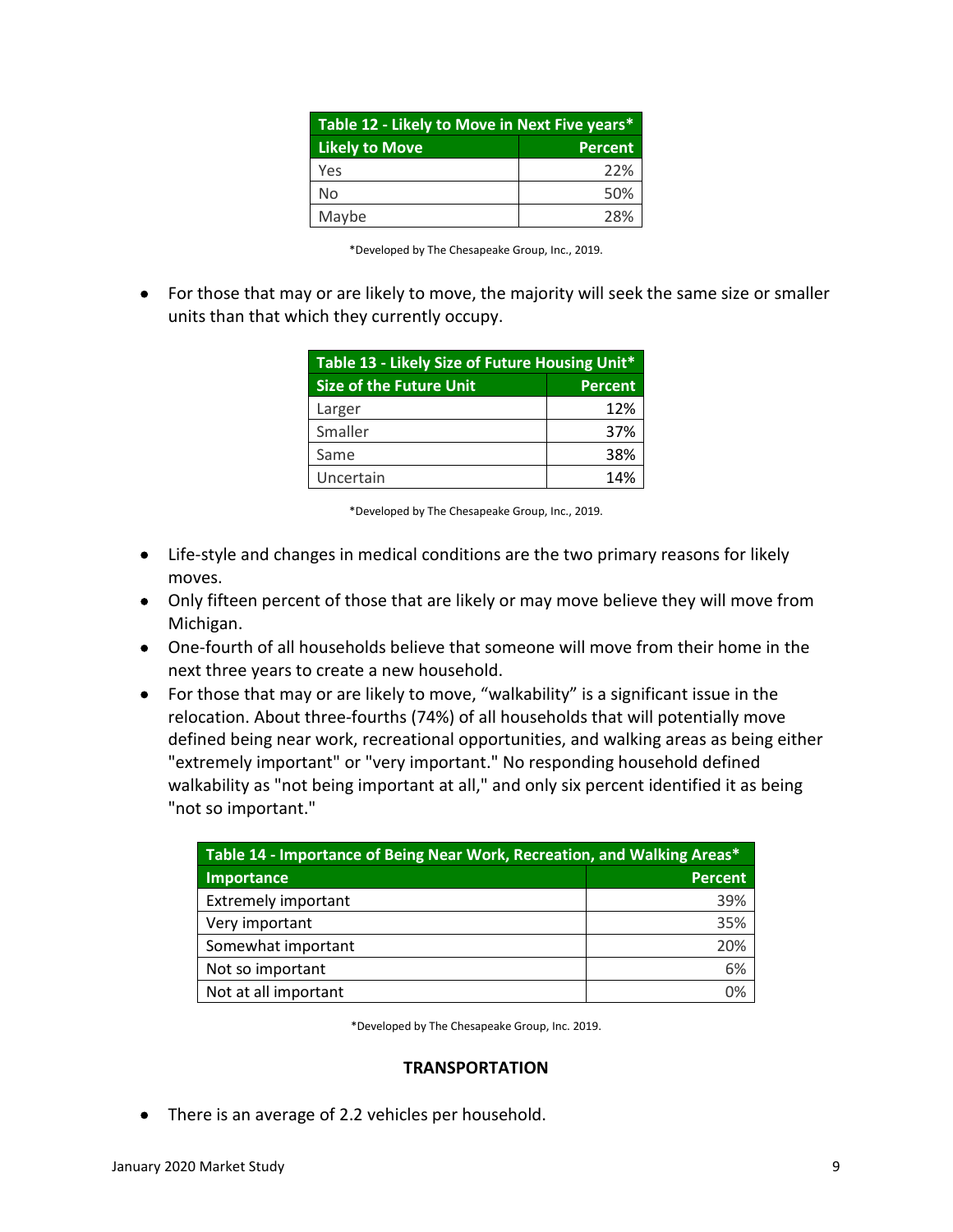• About eight in ten households have one or more members that walk at least a few times per month for work, recreation, and health reasons. Six in ten households have one or more members that walk at least once a week for work, recreation, and health reasons.

| Table 15 - Frequency of Riding a Bicycle or Walking for Work, Recreation, or Health* |             |             |       |            |              |                  |
|--------------------------------------------------------------------------------------|-------------|-------------|-------|------------|--------------|------------------|
|                                                                                      | Once/       | A few.      | Once/ | A few      | <b>Less</b>  | <b>Rarely or</b> |
| <b>Means</b>                                                                         | week or $+$ | times/month | month | times/vear | <b>Often</b> | never            |
| <b>Bicycle</b>                                                                       | 23%         | 12%         | 10%   | 14%        | 7%           | 36%              |
| Walk                                                                                 | 61%         | 20%         | 4%    | 8%         | 1%           | 6%               |

\*Developed by The Chesapeake Group, Inc. 2019.

### **ADDITIONAL INFORMATION FOR PLANNING PURPOSES**

Most households defined the availability of all but housing options, the availability of professional and personal services, and walking experiences that are safe, comfortable, and interesting in Lathrup Village as either "poor" or "fair."

| Table 16 - Perceptions of Specific Lathrup Village Characteristics or Qualities* |      |      |      |                  |                  |
|----------------------------------------------------------------------------------|------|------|------|------------------|------------------|
| <b>Quality/Characteristic</b>                                                    | Poor | Fair | Good | <b>Very Good</b> | <b>Excellent</b> |
| Housing options                                                                  | 1%   | 8%   | 31%  | 41%              | 19%              |
| Availability of professional and personal services                               | 14%  | 27%  | 31%  | 22%              | 6%               |
| Shopping options to which I can walk                                             | 67%  | 23%  | 7%   | 2%               | 0%               |
| Lathrup Village's shopping experience                                            | 58%  | 30%  | 9%   | 4%               | 0%               |
| Lathrup Village's' restaurant options                                            | 38%  | 43%  | 15%  | 1%               | 2%               |
| Walking experiences that are safe, comfortable, and interesting                  | 15%  | 21%  | 32%  | 26%              | 6%               |
| The availability of places that I can live.                                      |      |      |      |                  |                  |
| recreate, walk, and work at pr near one location                                 | 27%  | 34%  | 26%  | 12%              | 1%               |

\*Developed by The Chesapeake Group, Inc. 2019.

# **DEMAND ESTIMATES/MARKETABLE ACTIVITY**

The following are estimates of marketable activity for Lathrup Village. The opportunities are not linked to any specific proposal or land area.

#### **HOUSING**

Based on historical patterns in the County, Village, as well as an additional database derived from The Chesapeake Group's surveys of residents in other areas of the County, the potential for new housing units in Lathrup Village is defined. Two scenarios are presented for senior housing. One is defined as "Market Share," while the other is called "Increased Market Share." Market share is an important economic concept implying "holding one's own" or maintaining economic parity. It is noted that both estimates are do not reflect holding capacity of available land, buildings, current zoning, current planned activity, or any existing development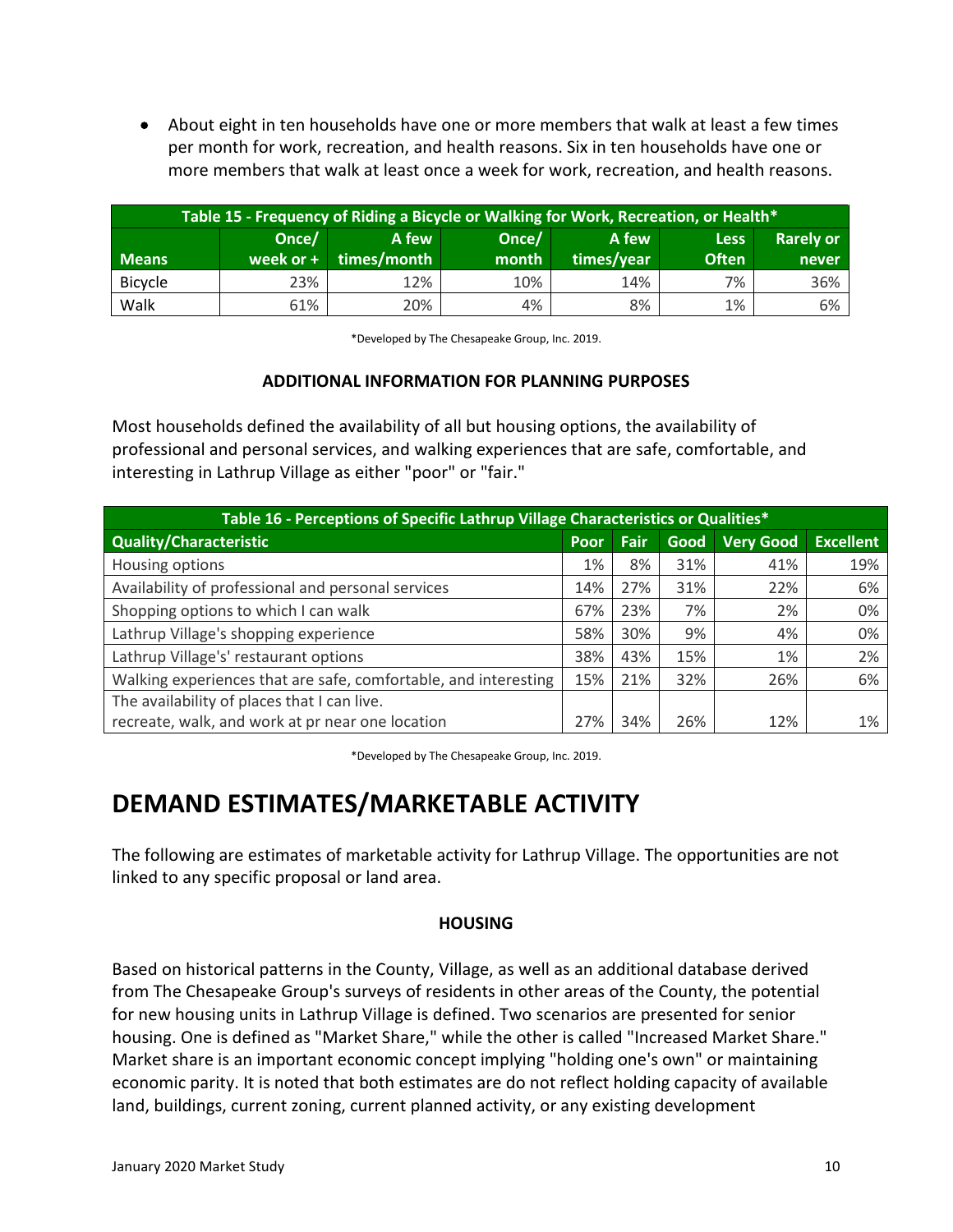regulations. To achieve the figures, which are based solely on market factors, will require redevelopment or other similar options.

As contained in Table 16, the market could support 77 additional non-senior-oriented housing units and 130 market-rate senior-related housing in Lathrup Village by 2030. In the "Increased Market Share" alternative, Lathrup Village could support a total of roughly 150 new seniorrelated housing units by 2030. These could be in the form of single-family structures or nonsingle -family structures such as duplexes, townhome, mid-rise three to four-story structures, and other attached structures. Furthermore, many of the residents of the new housing would likely result from the relocation of existing residents, freeing existing housing for households headed by other active adults or younger.

| Table 17 - Housing Opportunities for Lathrup Village* |                         |              |                     |  |
|-------------------------------------------------------|-------------------------|--------------|---------------------|--|
| Lathrup Village Opportunity - Non-Senior Specific     |                         |              | <b>Total</b>        |  |
| 2020 to 2030                                          |                         |              |                     |  |
|                                                       | <b>Increased Market</b> |              |                     |  |
| <b>Niche Senior Housing (market rate)</b>             |                         | <b>Share</b> | <b>Market Share</b> |  |
| 2020 to 2030                                          |                         | 150          | 130                 |  |

\*Developed by The Chesapeake Group, Inc. 2019.

### **RETAIL GOODS & RELATED SERVICES**

New rooftops (additional housing units) result in increased spending and demand for retail goods and related supportable space. It is noted that no jurisdiction can be expected to capture all demand created by any market. Spending will occur in many places, including operations near home and work. Online purchases, vacation spending, and other activity diminish local sales. On the other hand, people working within the area, employed nearby, and those coming to the Village for a range of purposes will spend money in the Village. Particularly during midday, people who work near the Village come to the Village for food services and other retail. Some dollars are exported, while others are imported to the Village.

Based on the anticipated growth in rooftops, Lathrup Village is expected to be only able to support any additional square feet of retail goods and related services space by 2030. On the other hand, there is the potential to capture exported space in "Food," "General Merchandise," and "Miscellaneous" retail that includes operations such as Barber/Beauty salons, Book Stores, Florist/ Nurseries, Paper/Paper Products, and Gifts and Novelties. The catalytic activity and focus would be on specialty food activity.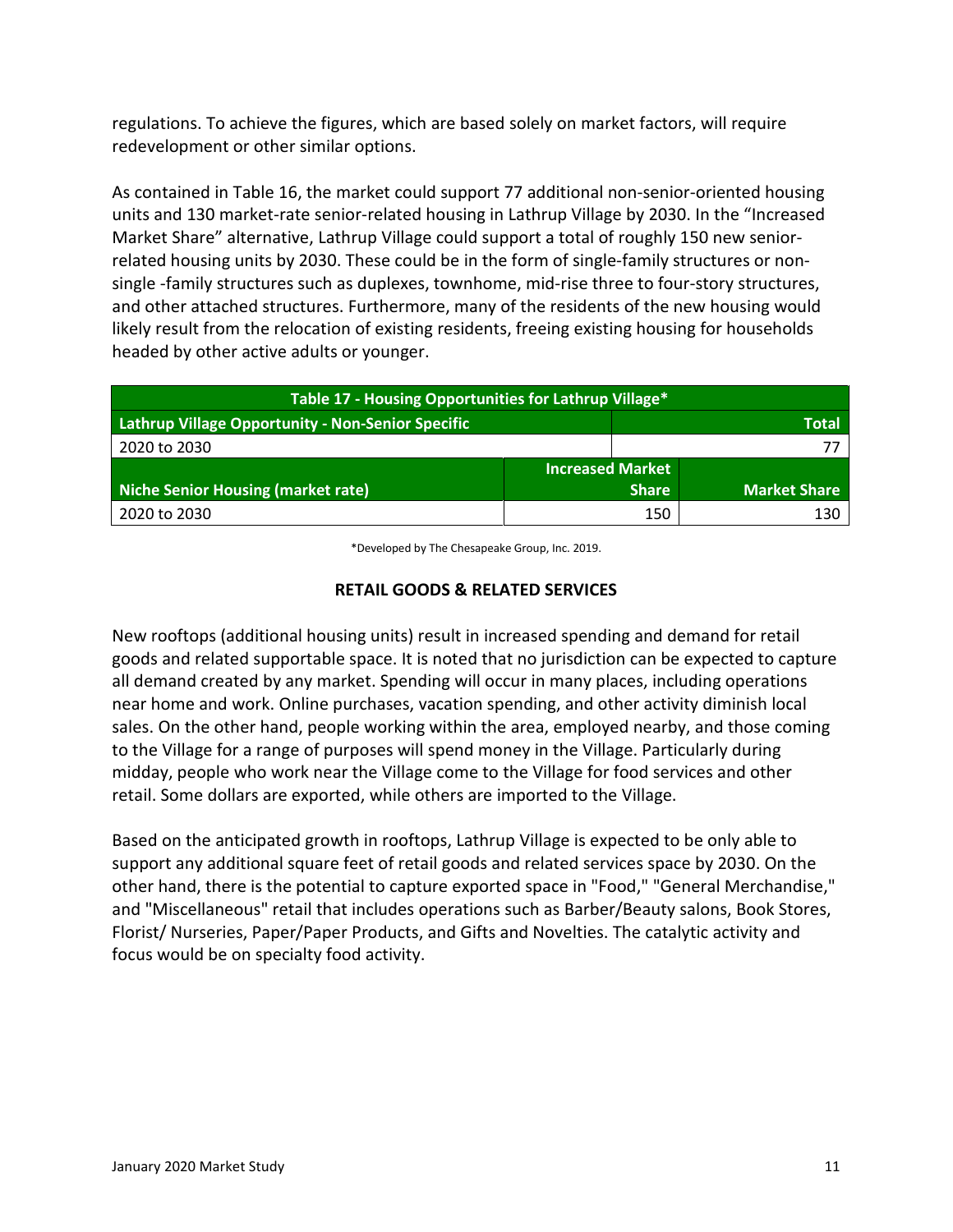| Table 18 - Potential Retail Space Derived from Added Rooftops Only* |            |            |               |  |
|---------------------------------------------------------------------|------------|------------|---------------|--|
| <b>Category</b>                                                     | 2020 Sq Ft | 2030 Sq Ft | 2020-30 Sq Ft |  |
| Food                                                                | 20,560     | 22,407     | 1,759         |  |
| Eat/Drink                                                           | 30,276     | 32,995     | 2,719         |  |
| <b>General Merchandise</b>                                          | 103,789    | 113,114    | 9,324         |  |
| Furniture                                                           | 4,413      | 4,810      | 397           |  |
| Transportation                                                      | 44,779     | 48,803     | 4,025         |  |
| Drugstore                                                           | 7,886      | 8,594      | 709           |  |
| Apparel                                                             | 14,707     | 16,027     | 1,320         |  |
| Hardware                                                            | 39,197     | 42,722     | 3,521         |  |
| <b>Vehicle Service</b>                                              | 27,441     | 29,908     | 2,467         |  |
| Miscellaneous                                                       | 68,863     | 75,055     | 6,185         |  |
| <b>TOTAL</b>                                                        | 361,911    | 394,435    | 32,426        |  |

### **OFFICE SPACE**

The office market continues to change with the increased emphasis on flexible work arrangements, co-working space, and in-home live/work activity. Added rooftops increase demand for professional services and related space derived from the new households. Rooftop growth and the identified desire of people to work near home also provides the opportunity for office space growth.

New demand generates about 137,000 square feet of office space by 2030. However, about forty-five percent of the space will be "in homes." There is a potential unmet niche for coworking space in Lathrup Village. Personal and professional service space should be viewed as likely uses to fill vacant spaces.

# **CONCLUSIONS & SUGGESTED ACTIONS TO FACILITATE OPPORTUNITIES**

The following are potential policies and actions to strengthen economic activity and to enhance the ability to seize anticipated future opportunities.

- 1. Enhance walkability within neighborhoods.
- 2. Create or enhance spaces for activity for meetings, small family events, etc.
- 3. Expand specialty food opportunities beyond the traditional farmers' market.

While reinvestment is apparent through enhanced facades, growth in personal and professional services' space, and new restaurants, in the main commercial corridor of the Village continues to be hindered by a catalytic effort on the former school buildings and property and contiguous properties.

The following should be further explored to mitigate conditions.

January 2020 Market Study 12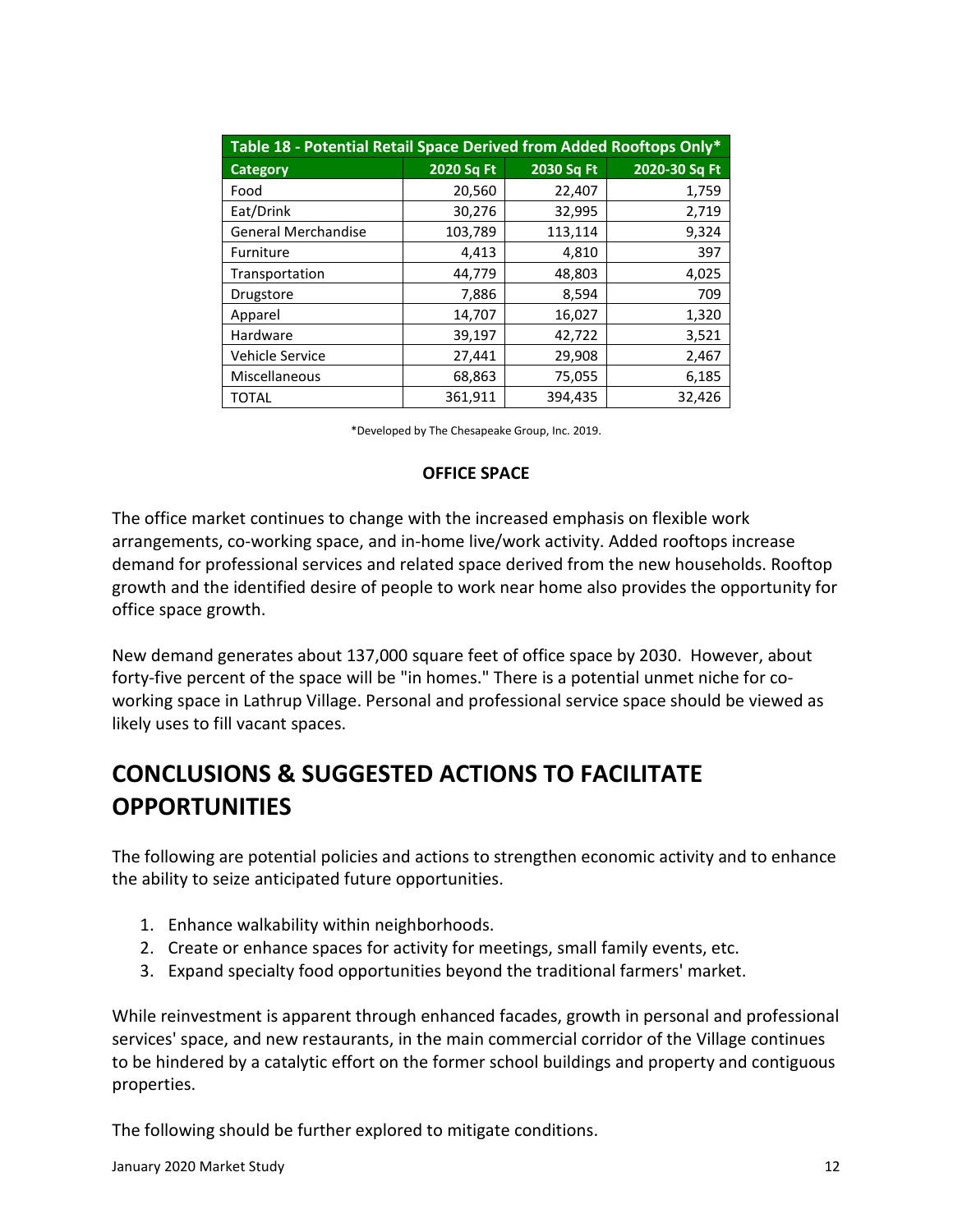- Recruit a developer or developer partner to buy, lease, or pursue partnership options with current owners.
- Explore mixed-use of activity on the site and buildings that include active adult and the gamut of senior living arrangements
- Utilize space on first floors for pop-up retail activity year-around and seasonal
- Explore reuse for the above in combination with co-working space.
- Expand community activity space for arts, culture, educational training.

The following is also suggested.

- If needed to increase development density options, explore the transitioning of alleys in the rear of the key parcels to private use or consideration in density requirements.
- Consider and explore funding for potential five-year tax abatement, an equity financing fund, public-private investment funding entity for a stake in redevelopment, or other mechanisms to diminish short-term redevelopment risk and increase the probability of property redevelopment.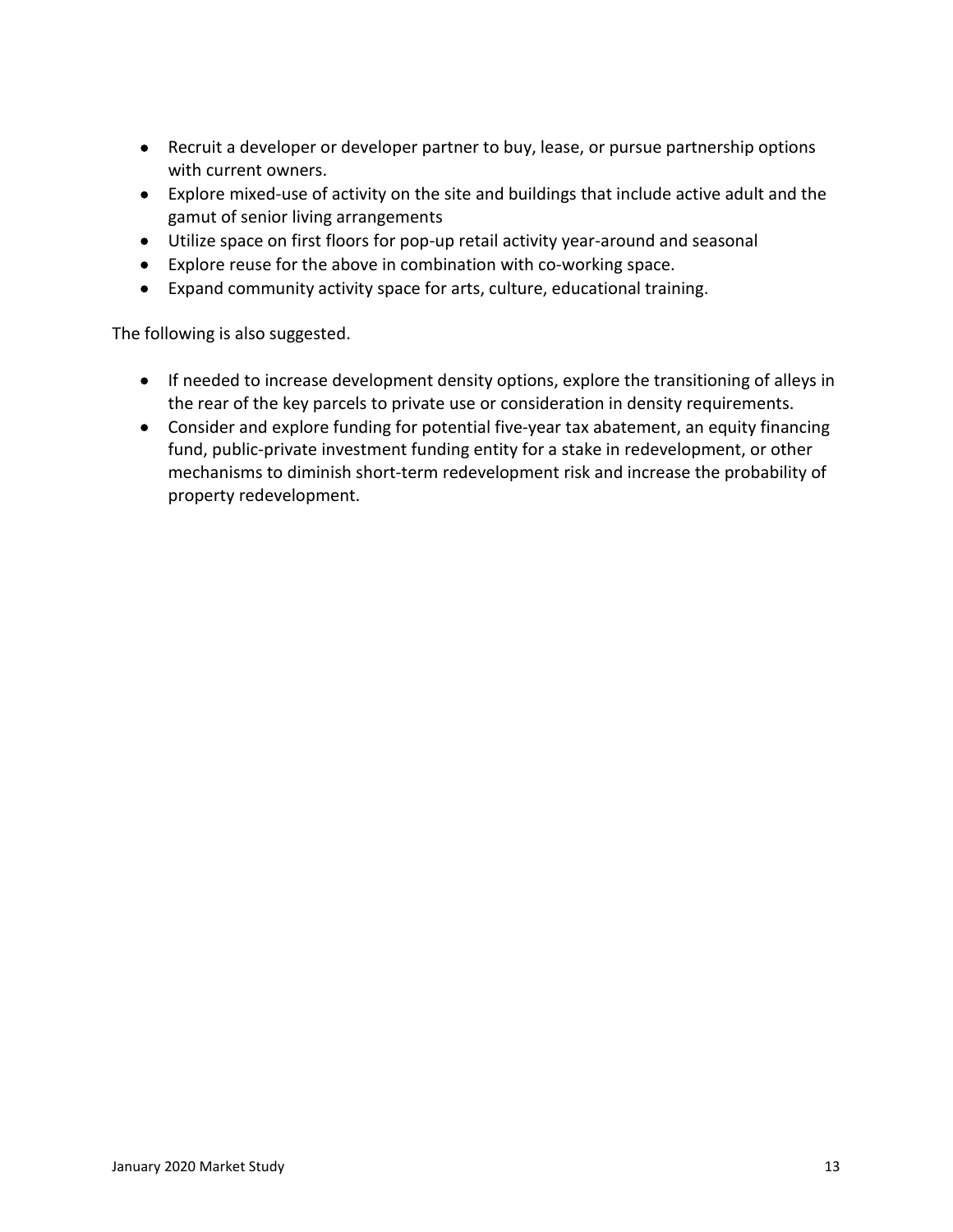# **APPENDIX**

### Condos

|     | Avg Square Feet   \$/Sq Ft   Avg HOA Monthly Fee |
|-----|--------------------------------------------------|
| 919 |                                                  |

#### Rentals

| <b>Square Feet</b> | <b>Rent/Month</b> | #/sq ft |
|--------------------|-------------------|---------|
| 114C               |                   |         |

| <b>Weekly Spending</b> | Percent |
|------------------------|---------|
| Less than \$35         | 4%      |
| \$35 to \$44.99        | 5%      |
| \$45 to \$59.99        | 3%      |
| \$60 to \$74.99        | 13%     |
| \$75 to \$99.99        | 14%     |
| \$100 to \$124.99      | 21%     |
| \$125 to \$149.99      | 17%     |
| \$150 to \$199.99      | 10%     |
| \$200 to \$249.99      | 5%      |
| \$250 to \$299.99      | 4%      |
| \$300 or more          | 2%      |

\*Developed by The Chesapeake Group, Inc., 2019.

### Locations for Lunch

10 Mile 12 Mile Birmingham Detroit Ferndale Lathrup Village Midtown Detroit Novi Pontiac Royal Oak Southfield Village Glen Warren West Bloomfield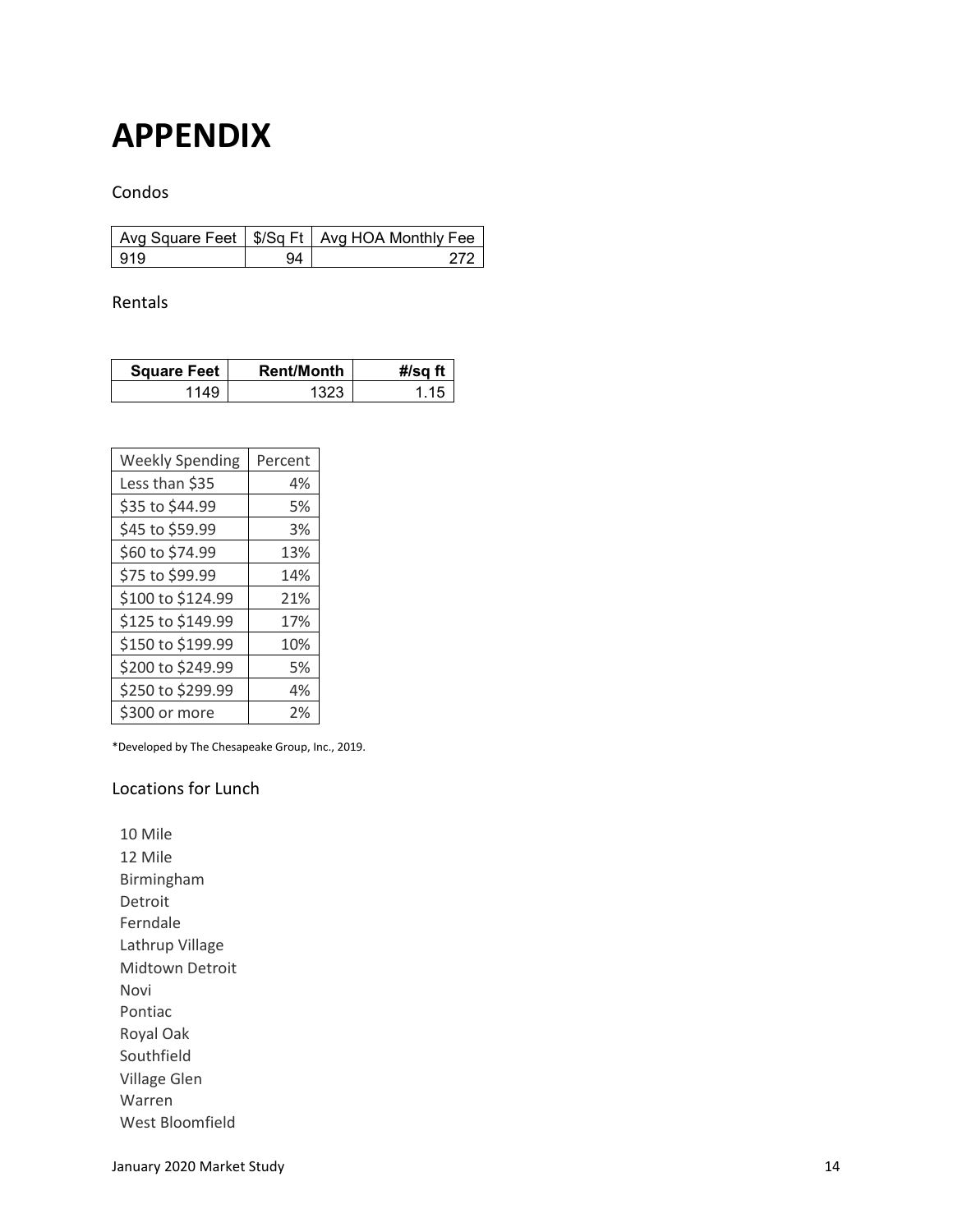### Locations frequented for dinner

10 Mile and Evergreen 11 and Evergreen 12 Mile & Southfield Berkley Birmingham Clawson Detroit Farmington Hills Ferndale Oak Park Pontiac Royal Oak Southfield

\*Developed by The Chesapeake Group, Inc., 2019.

#### Online purchases

| Frequency                 | Percent |
|---------------------------|---------|
| A few times/week          | 22%     |
| About once/week           | 27%     |
| About twice/month         | 16%     |
| Once/ month               | 11%     |
| 4 to 9 times/year         | 11%     |
| Once or twice/year        | 9%      |
| Less often than once/year |         |

\*Developed by The Chesapeake Group, Inc., 2019.

| Size                       | Percent |
|----------------------------|---------|
| Under 750 square feet      | 1%      |
| 1,000 to 1,999 square feet | 51%     |
| 2,000 to 2,499 square feet | 26%     |
| 2,500 to 2,999 square feet | 15%     |
| 3,000 to 3,499 square feet | 4%      |
| 3,500 square feet or more  | 1%      |

\*Developed by The Chesapeake Group, Inc., 2019.

| Primary Reason For Move                                  | Percent |  |  |
|----------------------------------------------------------|---------|--|--|
| life-style changes                                       | 24%     |  |  |
| increase in the number of people living in the residence | 3%      |  |  |
| decrease in the number of people living in the residence | 9%      |  |  |
| housing market conditions                                |         |  |  |

January 2020 Market Study 15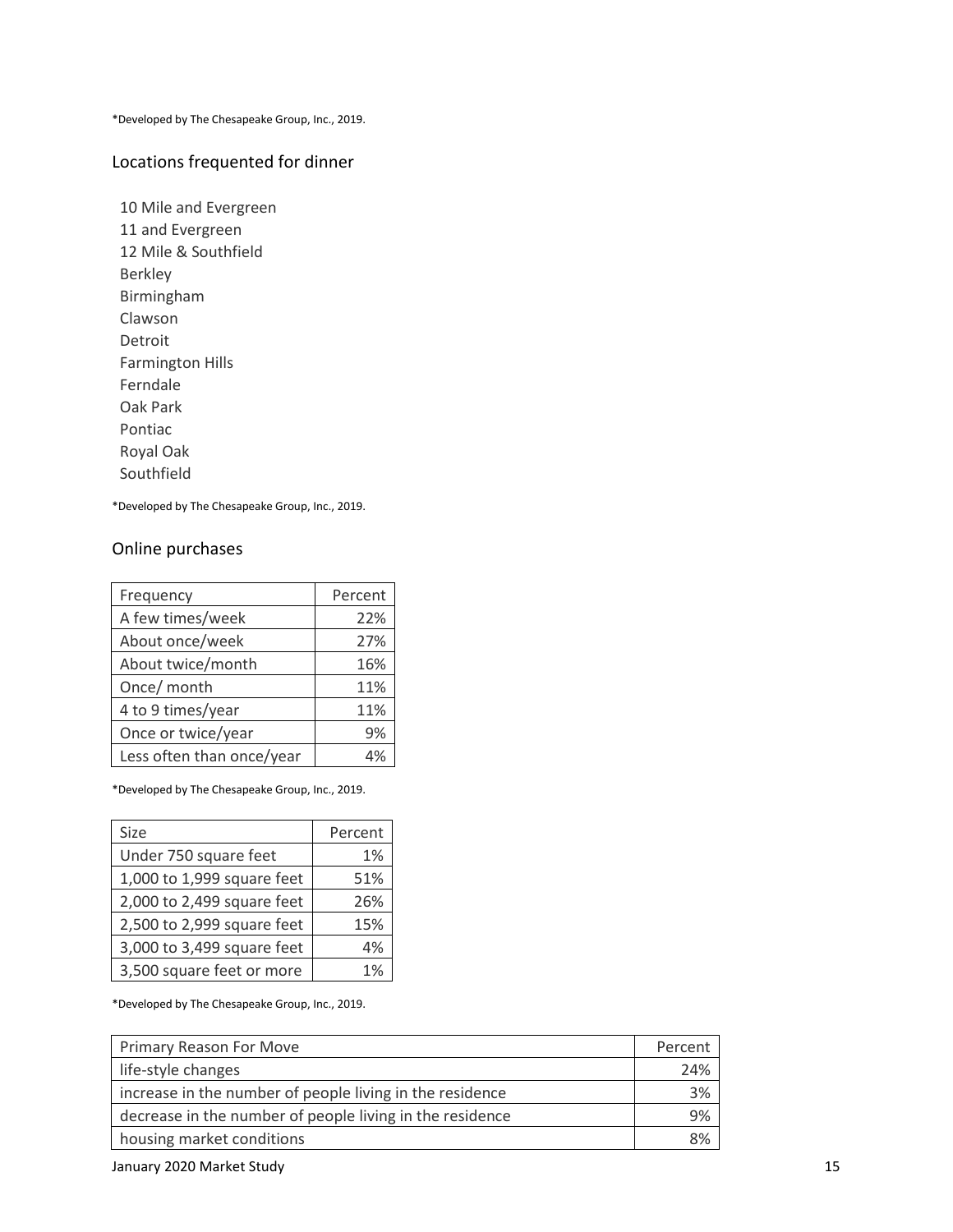| rental conditions                                                  | 0%  |
|--------------------------------------------------------------------|-----|
| changes in a household member's physical conditions/medical change | 18% |
| changes in fiscal conditions                                       | 6%  |

|                     |             |             | 2020-30   |            |            | 2020-30 Sq |
|---------------------|-------------|-------------|-----------|------------|------------|------------|
| Category            | 2020 Sales  | 2030 Sales  | Sales     | 2020 Sq Ft | 2030 Sq Ft | Ft         |
|                     |             |             |           |            |            |            |
| Food                | 12,925,000  | 14,086,000  | 1,106,000 | 20,560     | 22,407     | 1,759      |
|                     |             |             |           |            |            |            |
| Eat/Drink           | 12,716,000  | 13,858,000  | 1,142,000 | 30,276     | 32,995     | 2,719      |
| General             |             |             |           |            |            |            |
| Merchandise         | 17,487,000  | 19,058,000  | 1,571,000 | 103,789    | 113,114    | 9,324      |
|                     |             |             |           |            |            |            |
| Furniture           | 1,917,000   | 2,090,000   | 172,000   | 4,413      | 4,810      | 397        |
|                     |             |             |           |            |            |            |
| Transportation      | 13,663,000  | 14,891,000  | 1,228,000 | 44,779     | 48,803     | 4,025      |
|                     |             |             |           |            |            |            |
| Drugstore           | 8,044,000   | 8,766,000   | 723,000   | 7,886      | 8,594      | 709        |
|                     |             |             |           |            |            |            |
| Apparel             | 5,300,000   | 5,776,000   | 476,000   | 14,707     | 16,027     | 1,320      |
|                     |             |             |           |            |            |            |
| Hardware            | 9,619,000   | 10,484,000  | 864,000   | 39,197     | 42,722     | 3,521      |
|                     |             |             |           |            |            |            |
| Vehicle Service     | 11,272,000  | 12,285,000  | 1,013,000 | 27,441     | 29,908     | 2,467      |
|                     |             |             |           |            |            |            |
| Miscellaneous       | 17,244,000  | 18,794,000  | 1,549,000 | 68,863     | 75,055     | 6,185      |
| Advert. Signs, etc. | 275,904     | 300,704     | 24,784    | 1,003      | 1,093      | 90         |
|                     |             |             |           |            |            |            |
| <b>TOTAL</b>        | 110,187,000 | 120,088,000 | 9,844,000 | 361,911    | 394,435    | 32,426     |

\*Developed by The Chesapeake Group, Inc., 2019.

| Sub-category                    | 2020 Sales | 2030 Sales | 2020-30 Sales | 2020 Sq Ft | 2030 Sq Ft | 2020-30 Sq Ft |
|---------------------------------|------------|------------|---------------|------------|------------|---------------|
| Food                            | 12,925,000 | 14,086,000 | 1,106,000     | 20,560     | 22,407     | 1,759         |
| Supermarkets                    | 10,792,375 | 11,761,810 | 923,510       | 16,352     | 17,821     | 1,399         |
| Independents                    | 1,034,000  | 1,126,880  | 88,480        | 2,585      | 2,817      | 221           |
| <b>Bakeries</b>                 | 284,350    | 309,892    | 24,332        | 948        | 1,033      | 81            |
| <b>Dairies</b>                  | 168,025    | 183,118    | 14,378        | 467        | 509        | 40            |
| Others                          | 646,250    | 704,300    | 55,300        | 208        | 227        | 18            |
| Eat/Drink                       | 12,716,000 | 13,858,000 | 1,142,000     | 30,276     | 32,995     | 2,719         |
| <b>General Merchandise</b>      | 17,487,000 | 19,058,000 | 1,571,000     | 103,789    | 113,114    | 9,324         |
| Dept. Stores                    | 6,190,398  | 6,746,532  | 556,134       | 25,793     | 28,111     | 2,317         |
| <b>Variety Stores</b>           | 1,259,064  | 1,372,176  | 113,112       | 7,406      | 8,072      | 665           |
| Jewelry                         | 1,206,603  | 1,315,002  | 108,399       | 1,699      | 1,852      | 153           |
| <b>Sporting Goods/Toys</b>      | 1,906,083  | 2,077,322  | 171,239       | 7,624      | 8,309      | 685           |
| Discount Dept.                  | 6,557,625  | 7,146,750  | 589,125       | 59,615     | 64,970     | 5,356         |
| Antiques, etc.                  | 87,435     | 95,290     | 7,855         | 380        | 414        | 34            |
| <b>Others</b>                   | 279,792    | 304,928    | 25,136        | 1,272      | 1,386      | 114           |
| 16<br>January 2020 Market Study |            |            |               |            |            |               |